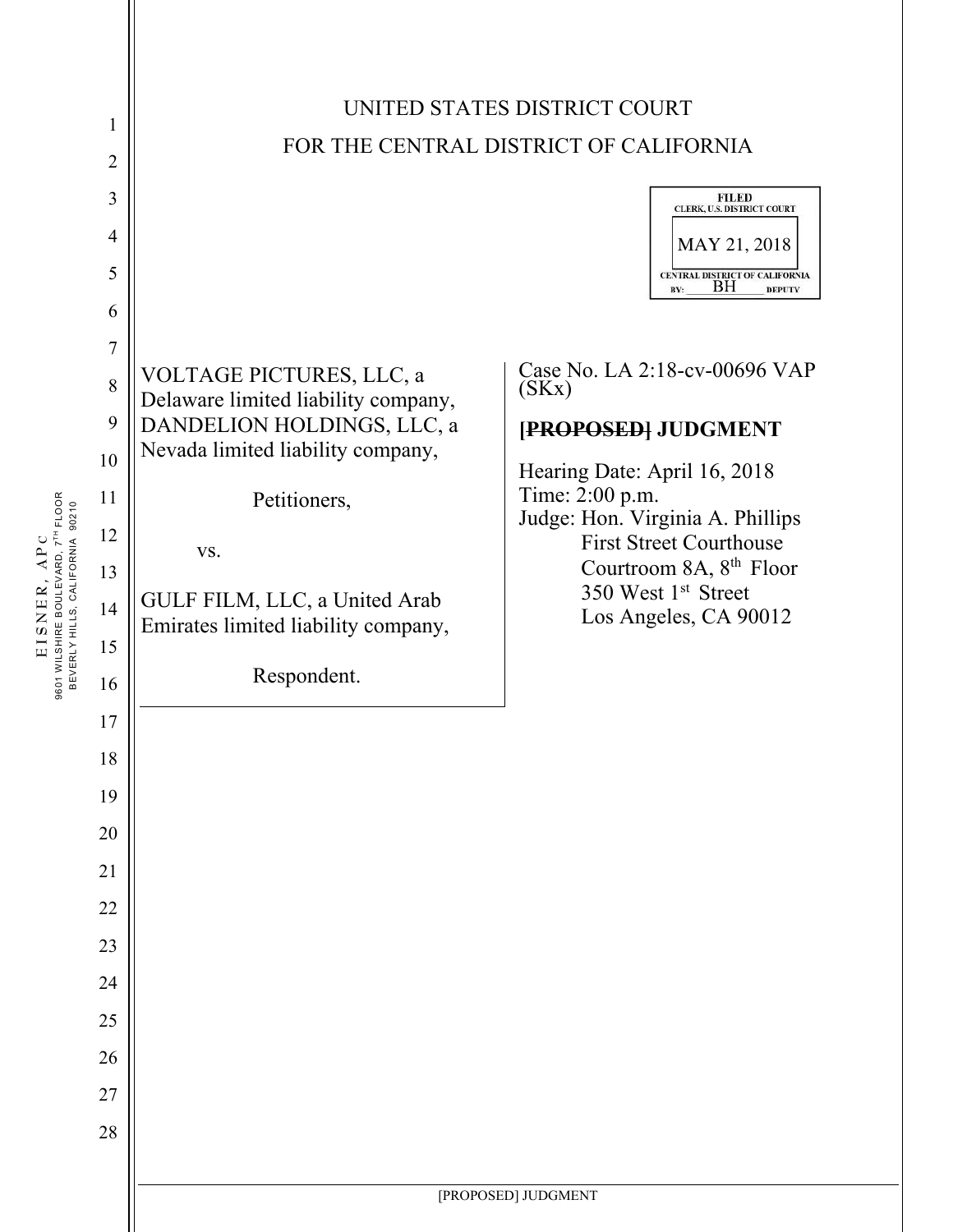Petitioners Voltage Pictures, LLC ("Voltage") and Dandelion Holdings, LLC's ("Dandelion," together with Voltage, "Petitioners"), Motion for Order Confirming Arbitration Award came on regularly for hearing on April 16, 2018 at 2:00 p.m., in the above-entitled court, located at 350 West 1st Street, Los Angeles, California 90012. Appearances were noted on the record.

The matter having been fully argued and considered, and proof being made to the satisfaction of the Court, and good cause appearing, IT IS HEREBY ORDERED, ADJUDGED, AND DECREED as follows:

- 1. The Final Arbitration Award of the IFTA International Arbitration Tribunal, dated December 6, 2017, which resolved Case No. 17-07 in all respects (the "Final Arbitration Award"), is confirmed in all respects;
- 2. Respondent Gulf Films, LLC ("Respondent") shall pay Voltage damages in the amount of \$1,272,000 (one million, two hundred, seventy-two thousand dollars), in accordance with the terms of the Final Arbitration Award;
- 3. Respondent shall pay Dandelion damages in the amount of \$3,120,000 (three million, one hundred twenty thousand dollars), in accordance with the terms of the Final Arbitration Award;
- 4. Respondent shall pay to Petitioners in equal shares their attorney's fees and costs incurred in connection with the Arbitration proceedings, in the amount of \$94,707.51 (ninety-four thousand, seven hundred, seven dollars and fiftyone cents), in accordance with the terms of the Final Arbitration Award;
- 5. Respondent shall pay pre-judgment interest to Voltage on the Voltage Award Amount, at the rate of ten percent (10%), from the date of Respondent's breach of each Voltage Distribution Agreement until April 17, 2018, in the total amount of \$199,872.88 (one hundred, ninety-nine thousand, eight hundred, seventy-two dollars and eighty-eight cents);
- 6. Respondent shall pay pre-judgment interest to Dandelion on the Dandelion Award Amount, at the rate of ten percent (10%) per annum, from the date of

1

2

3

4

5

6

7

8

9

10

11

12

13

14

15

16

17

18

19

20

21

22

23

24

25

26

27

28

2 [PROPOSED] JUDGMENT